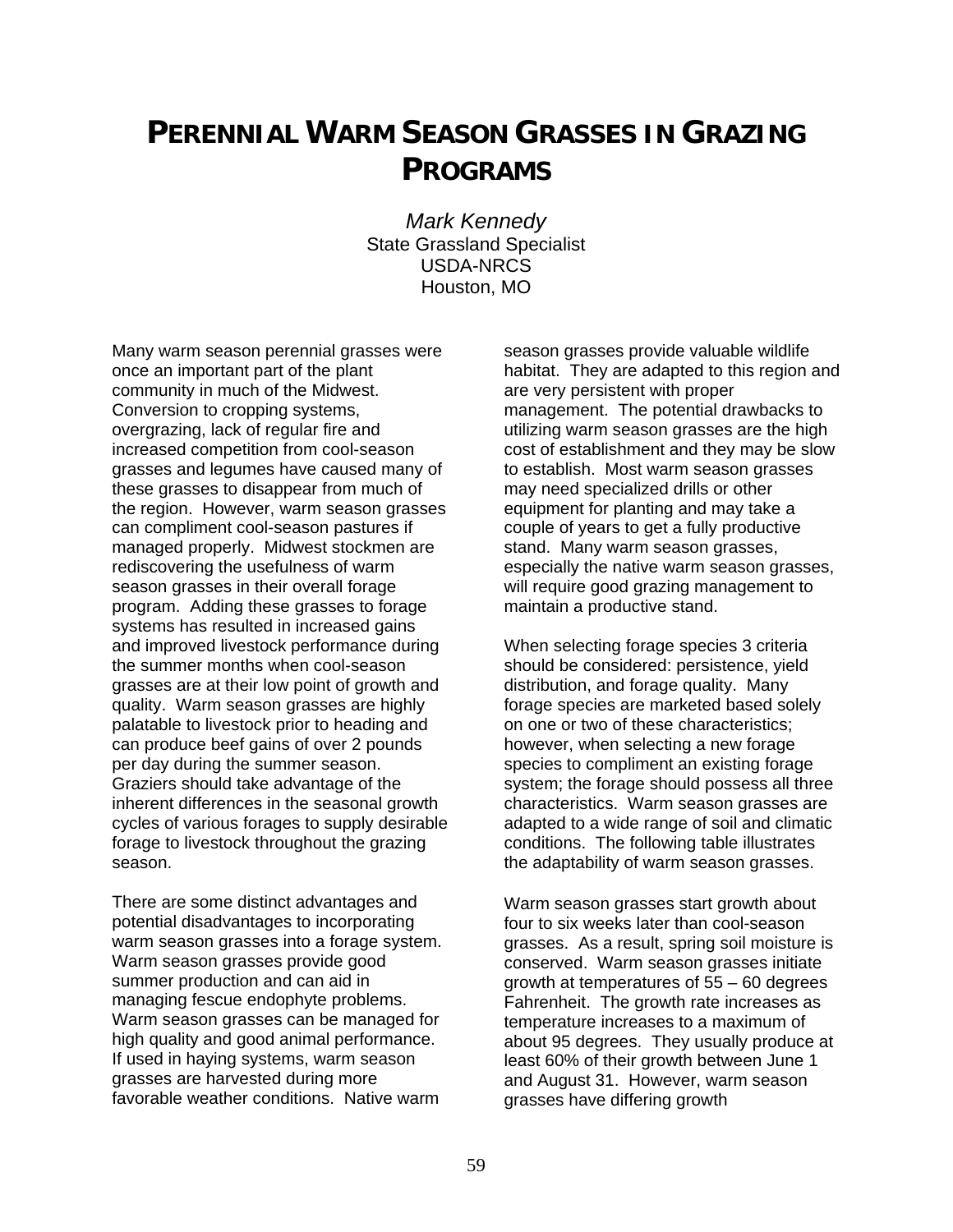| <b>Species</b>      | Yield   | Wetness<br>Tolerance | Low<br><b>Fertility</b> | <b>Drought</b><br><b>Tolerance</b> | Heat<br>Tolerance | Cold<br>Tolerance |
|---------------------|---------|----------------------|-------------------------|------------------------------------|-------------------|-------------------|
| <b>Bermudagrass</b> | $M-H$   | Fair                 | Fair                    | Fair                               | Good              | Fair              |
| Old World Bluestem  | M - H   | Poor                 | Fair                    | Good                               | Good              | Good              |
| <b>Big Bluestem</b> | $M-H$   | Good                 | Good                    | Good                               | Good              | Good              |
| Indiangrass         | $M - H$ | Fair                 | Good                    | Good                               | Good              | Good              |
| Eastern Gamagrass   |         | Good                 | Fair                    | Good                               | Good              | Good              |
| Switchgrass         | M – H   | Good                 | Good                    | Good                               | Good              | Good              |

cycles. Switchgrass and Eastern Gamagrass are the earliest to break dormancy and are also the earliest maturing. Switchgrass produces 40% of its growth in June, two to three weeks earlier than big bluestem. Eastern gamagrass produces 85% of its growth between May 15 and August 31. Big Bluestem produces 70% of its growth between June 15 and August 31. Indiangrass is 2 to 3 weeks later than Big Bluestem, producing 70% of its growth between July 1 and September 15. The growth curve for Bermudagrass is similar to Big Bluestem with about 70% of the growth occurring between June 15 and August 31. The old world bluestems, particularly Caucasian, stretch their growth out over a longer season with 50% of the growth being produced between May 15 and July 15, and 50% produced between July 15 and October 1. Warm season grasses use less water than cool-season grasses to produce similar growth and are more efficient in nitrogen utilization. Warm season grasses fill in the 'summer slump' associated with cool-season grasses and extend the grazing season. By having warm season grasses in a forage system, a producer can make maximum use of cool season forages in the spring, rest them during the summer while grazing warm season grasses and extend the grazing on cool-season pastures in the fall and winter.

Forage quality measurements (protein, fiber, and digestibility) of warm season grasses have consistently been lower than measurement for cool-season grasses at the same growth stage in the past. However, more careful studies of actual

animal gains from cool-season and warm season pastures has revealed that warm season grasses may be much more nutritious than their quality analysis indicates. In a University of Missouri trial at the Forage Systems Research Center at Linneus, Missouri, milk production of beef cows grazing big bluestem was equivalent to that of cows grazing high quality bromegrass-alfalfa pastures. May through August average daily gains on steers were 1.7 lb/head per day at the MDC Talbot Demonstration Farm near Mt. Vernon and 2.5 lb/head at the Seat Demonstration Farm in Worth County, MO. Nebraska tests recorded 1.35 lb/day on switchgrass, 1.74 lb/day on indiangrass and 1.97 lb/day on big bluestem. Dairy heifers grazing eastern gamagrass in a grazing trial at the University of Missouri Southwest Research Center had equal gains to those grazing alfalfa pastures (2.4 lb/hd/day). Dairy cattle at the Southwest Research Center's seasonal grass based dairy had mean seasonal milk production of 49.38 lbs. on bermudagrass and 53.63 lbs. on Caucasian bluestem. Stocker cattle grazing Caucasian bluestem in a demonstration on a private farm in southwest Missouri gained from 1.5 to 2.4 lbs/hd/day for 90 days during a 4-year study. This farm consistently produced 200 lbs. of beef gain per acre per month every month that the Caucasian could be grazed. Other producers across south Missouri have reported 400 to 1000 lbs. of beef gain per acre for stockers grazing various warm season grasses. The following table summarizes data collected from over 20 participating farms in south Missouri that were involved in a collaborative forage